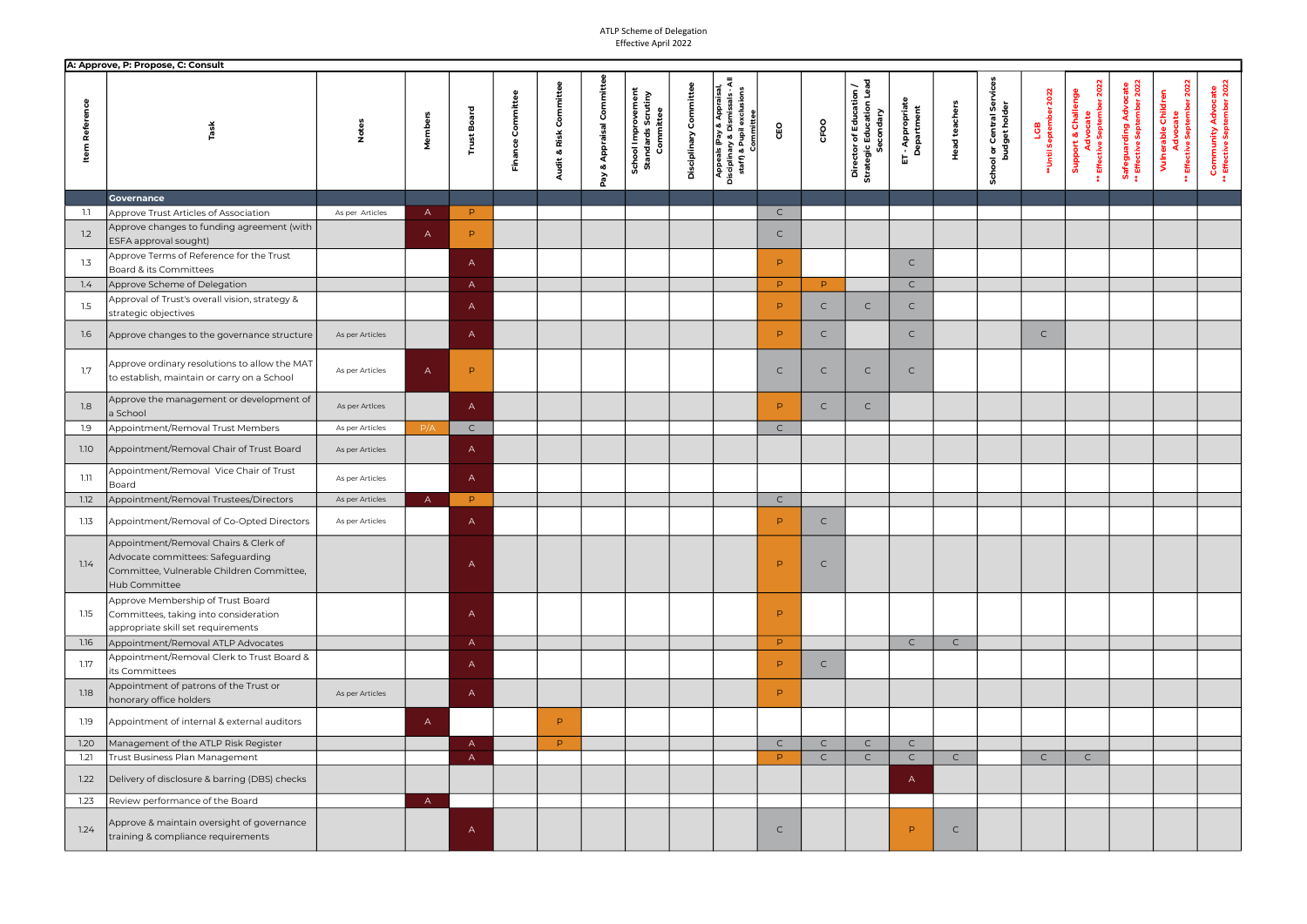| Item Refere |                                                                                                                                        |                                           | Membe        | 고<br>န္တ<br>Trust | Committee<br>Finance | Audit & Risk Committee | Commit<br>Appraisal<br>œ<br>λg | <b>School Improvement</b><br>Standards Scrutiny<br>Committee | Committee<br>Disciplinary | ₹<br>Appeals (Pay & Appraisal,<br>Disciplinary & Dismissals - A<br>staff) & Pupil exclusions<br>Committee | CEO          | CFOO         | Director of Education /<br>Strategic Education Lea<br>jic Education I<br>Secondary | ET - Appropriate<br>Department | <b>Head teachers</b> | ຮັ<br>ol or Central Ser<br>budget holder<br>$\overline{\mathsf{o}}$ | 2022<br>LGB<br>#Until Septeml | 2022<br><b>Support &amp; Challenge</b><br>Advocate<br>Effective September | <b>Safeguarding Advocate</b><br>** Effective September 2022 | dvocate<br>• September 2022<br>Vulnerable Children<br><b>Advo</b><br>Effective | <b>Community Advocate</b><br>** Effective September 2022 |  |
|-------------|----------------------------------------------------------------------------------------------------------------------------------------|-------------------------------------------|--------------|-------------------|----------------------|------------------------|--------------------------------|--------------------------------------------------------------|---------------------------|-----------------------------------------------------------------------------------------------------------|--------------|--------------|------------------------------------------------------------------------------------|--------------------------------|----------------------|---------------------------------------------------------------------|-------------------------------|---------------------------------------------------------------------------|-------------------------------------------------------------|--------------------------------------------------------------------------------|----------------------------------------------------------|--|
| 1.25        | Approve change of Trust name                                                                                                           | As per Academy<br>Financial Handbook      | $\mathsf{A}$ | P                 |                      |                        |                                |                                                              |                           |                                                                                                           |              |              |                                                                                    |                                |                      |                                                                     |                               |                                                                           |                                                             |                                                                                |                                                          |  |
| 1.26        | Approve Governance meetings calendar<br>including the calling of General Meetings                                                      |                                           |              | $\mathsf{A}$      |                      |                        |                                |                                                              |                           |                                                                                                           | P.           | $\mathsf{C}$ |                                                                                    | $\mathsf{C}$                   |                      |                                                                     |                               | $\mathsf{C}$                                                              | $\mathsf{C}$                                                | $\mathsf{C}$                                                                   | $\mathsf{C}$                                             |  |
| 1.27        | Approval of Trust-wide policies                                                                                                        | *Advocates per remit                      |              | $\mathsf{A}$      |                      |                        |                                |                                                              |                           |                                                                                                           | P.           | $\mathsf{C}$ | $\mathsf{C}$                                                                       | $\mathsf{C}$                   | $\mathsf{C}$         |                                                                     |                               |                                                                           | $\mathsf{C}$                                                | $\mathsf{C}$                                                                   |                                                          |  |
| 1.28        | Approval of school-level policies/appendices                                                                                           | *Advocates per remit                      |              |                   |                      |                        |                                |                                                              |                           |                                                                                                           | $\mathsf{A}$ |              |                                                                                    | $\mathsf{C}$                   | P                    |                                                                     |                               |                                                                           | $\mathsf{C}$                                                | $\mathsf{C}$                                                                   |                                                          |  |
| 1.29        | Approval of press releases concerning matters $\vert$<br>decided by the Trust Board                                                    |                                           |              | $\mathsf{C}$      |                      |                        |                                |                                                              |                           |                                                                                                           | $\mathsf{A}$ |              |                                                                                    |                                |                      |                                                                     |                               |                                                                           |                                                             |                                                                                |                                                          |  |
| 1.30        | Use of the seal & signatories to instruments to<br>which a seal is affixed                                                             | As per Articles                           |              | $\mathsf{A}$      |                      |                        |                                |                                                              |                           |                                                                                                           | P.           |              |                                                                                    |                                |                      |                                                                     |                               |                                                                           |                                                             |                                                                                |                                                          |  |
| 1.31        | Setting Trust safeguarding practices, with<br>regard to statutory guidance including<br>appointing designated safeguarding lead        |                                           |              | $\mathsf{A}$      |                      |                        |                                |                                                              |                           |                                                                                                           | P.           |              | $\mathsf{C}$                                                                       | $\mathsf{C}$                   |                      |                                                                     |                               |                                                                           | $\mathsf{C}$                                                |                                                                                |                                                          |  |
| 1.32        | Ensuring delivery of support programme for<br>looked after children                                                                    |                                           |              |                   |                      |                        |                                | $\mathsf{A}$                                                 |                           |                                                                                                           | $\mathsf{C}$ |              | $\mathsf{C}$                                                                       | $\mathsf{C}$                   | $\mathsf{C}$         |                                                                     | $\mathsf{C}$                  |                                                                           |                                                             | $\mathsf{C}$                                                                   |                                                          |  |
| 1.33        | Approve the wind-up of the Company/Trust                                                                                               | As per Academy<br>Financial Handbook      | $\mathsf{A}$ | P.                |                      |                        |                                |                                                              |                           |                                                                                                           |              |              |                                                                                    |                                |                      |                                                                     |                               |                                                                           |                                                             |                                                                                |                                                          |  |
|             | School Performance, Curriculum & Teaching                                                                                              |                                           |              |                   |                      |                        |                                |                                                              |                           |                                                                                                           |              |              |                                                                                    |                                |                      |                                                                     |                               |                                                                           |                                                             |                                                                                |                                                          |  |
| 2.1         | School Performance Targets & Performance                                                                                               |                                           |              | $\mathsf{A}$      |                      |                        |                                | $\mathsf{C}$                                                 |                           |                                                                                                           |              |              |                                                                                    |                                |                      |                                                                     | $\mathsf{C}$                  | $\mathsf{C}$                                                              | $\mathsf{C}$                                                | $\mathsf{C}$                                                                   | $\mathsf{C}$                                             |  |
| 2.2         | School 3 year development plan                                                                                                         |                                           |              | $\mathsf{A}$      |                      |                        |                                | $\mathsf{C}$                                                 |                           |                                                                                                           |              |              |                                                                                    |                                |                      |                                                                     | $\mathsf{C}$                  | $\mathsf{C}$                                                              | $\mathsf{C}$                                                | $\mathsf{C}$                                                                   | $\mathsf{C}$                                             |  |
| 2.3         | Review low, medium & high risk areas of<br>progress against school development plan                                                    |                                           |              | $\mathsf{A}$      |                      |                        |                                | $\mathsf{C}$                                                 |                           |                                                                                                           |              |              |                                                                                    |                                |                      |                                                                     | $\mathsf{C}$                  | $\mathsf{C}$                                                              |                                                             | $\mathsf{C}$                                                                   |                                                          |  |
| 2.4         | Monitor School curriculum plan                                                                                                         |                                           |              |                   |                      |                        |                                | $\mathsf{A}$                                                 |                           |                                                                                                           |              |              |                                                                                    |                                |                      |                                                                     | $\mathsf{C}$                  | $\mathsf{C}$                                                              |                                                             | $\mathsf{C}$                                                                   |                                                          |  |
| 2.5         | Monitor pupil premium plan                                                                                                             |                                           |              |                   | A                    |                        |                                | $\mathsf{C}$                                                 |                           |                                                                                                           |              |              |                                                                                    |                                | $\mathsf{C}$         |                                                                     | $\mathsf{C}$                  | $\mathsf{C}$                                                              |                                                             | $\mathsf{C}$                                                                   |                                                          |  |
|             | <b>Staff Policies &amp; Pay</b>                                                                                                        |                                           |              |                   |                      |                        |                                |                                                              |                           |                                                                                                           |              |              |                                                                                    |                                |                      |                                                                     |                               |                                                                           |                                                             |                                                                                |                                                          |  |
| 3.1         | Approve changes to employee terms &<br>conditions or collective agreements                                                             |                                           |              | A                 |                      |                        |                                |                                                              |                           |                                                                                                           | P.           |              |                                                                                    | $\mathsf{C}$                   |                      |                                                                     |                               |                                                                           |                                                             |                                                                                |                                                          |  |
| 3.2         | Approve changes to school staffing stuctures,<br>including those that may result in job loss<br>and/or pay reduction (redundancy)      |                                           |              | A                 |                      |                        |                                |                                                              |                           |                                                                                                           | P.           | $\mathsf{C}$ | $\mathsf{C}$                                                                       | $\mathsf{C}$                   | $\mathsf{C}$         |                                                                     | $\mathsf{C}$                  |                                                                           |                                                             |                                                                                |                                                          |  |
| 3.3         | Approve changes to central team staffing<br>stuctures including those that may result in<br>job loss and/or pay reduction (redundancy) |                                           |              | $\overline{A}$    |                      |                        |                                |                                                              |                           |                                                                                                           | P            | $\mathsf{C}$ |                                                                                    | $\mathsf{C}$                   |                      |                                                                     |                               |                                                                           |                                                             |                                                                                |                                                          |  |
| 3.4         | Approve school-based staff expenses &<br>overtime                                                                                      | Consult with HR if non-<br>standard       |              |                   |                      |                        |                                |                                                              |                           |                                                                                                           |              |              |                                                                                    |                                | $\mathsf{A}$         |                                                                     |                               |                                                                           |                                                             |                                                                                |                                                          |  |
| 3.5         | Approve central staff expenses & overtime                                                                                              |                                           |              |                   |                      |                        |                                |                                                              |                           |                                                                                                           |              | $\mathsf{A}$ |                                                                                    | P.                             |                      |                                                                     |                               |                                                                           |                                                             |                                                                                |                                                          |  |
| 3.6         | Approval of major changes to group pension<br>schemes                                                                                  |                                           |              | $\mathsf{A}$      | P                    |                        |                                |                                                              |                           |                                                                                                           |              | C            | $\mathsf{C}$                                                                       | $\mathsf{C}$                   |                      |                                                                     |                               |                                                                           |                                                             |                                                                                |                                                          |  |
| 3.7         | Approve monthly school payroll (BACS<br>Authorisation)                                                                                 |                                           |              |                   |                      |                        |                                |                                                              |                           |                                                                                                           |              | $\mathsf{A}$ |                                                                                    | P.                             |                      |                                                                     |                               |                                                                           |                                                             |                                                                                |                                                          |  |
|             | <b>Staff Management</b>                                                                                                                |                                           |              |                   |                      |                        |                                |                                                              |                           |                                                                                                           |              |              |                                                                                    |                                |                      |                                                                     |                               |                                                                           |                                                             |                                                                                |                                                          |  |
| 4.1         | CEO: Appointment                                                                                                                       | As per Articles                           | $\mathsf{A}$ | $\mathsf{A}$      |                      |                        |                                |                                                              |                           |                                                                                                           |              |              |                                                                                    | $\mathsf{C}$                   |                      |                                                                     |                               |                                                                           |                                                             |                                                                                |                                                          |  |
| 4.2         | CEO: Dismissal/Suspension/Return from<br>Suspension                                                                                    | *Suspension excludes<br>Appeals Committee |              | $\mathsf{A}$      |                      |                        |                                |                                                              |                           |                                                                                                           |              |              |                                                                                    | $\mathsf{C}$                   |                      |                                                                     |                               |                                                                           |                                                             |                                                                                |                                                          |  |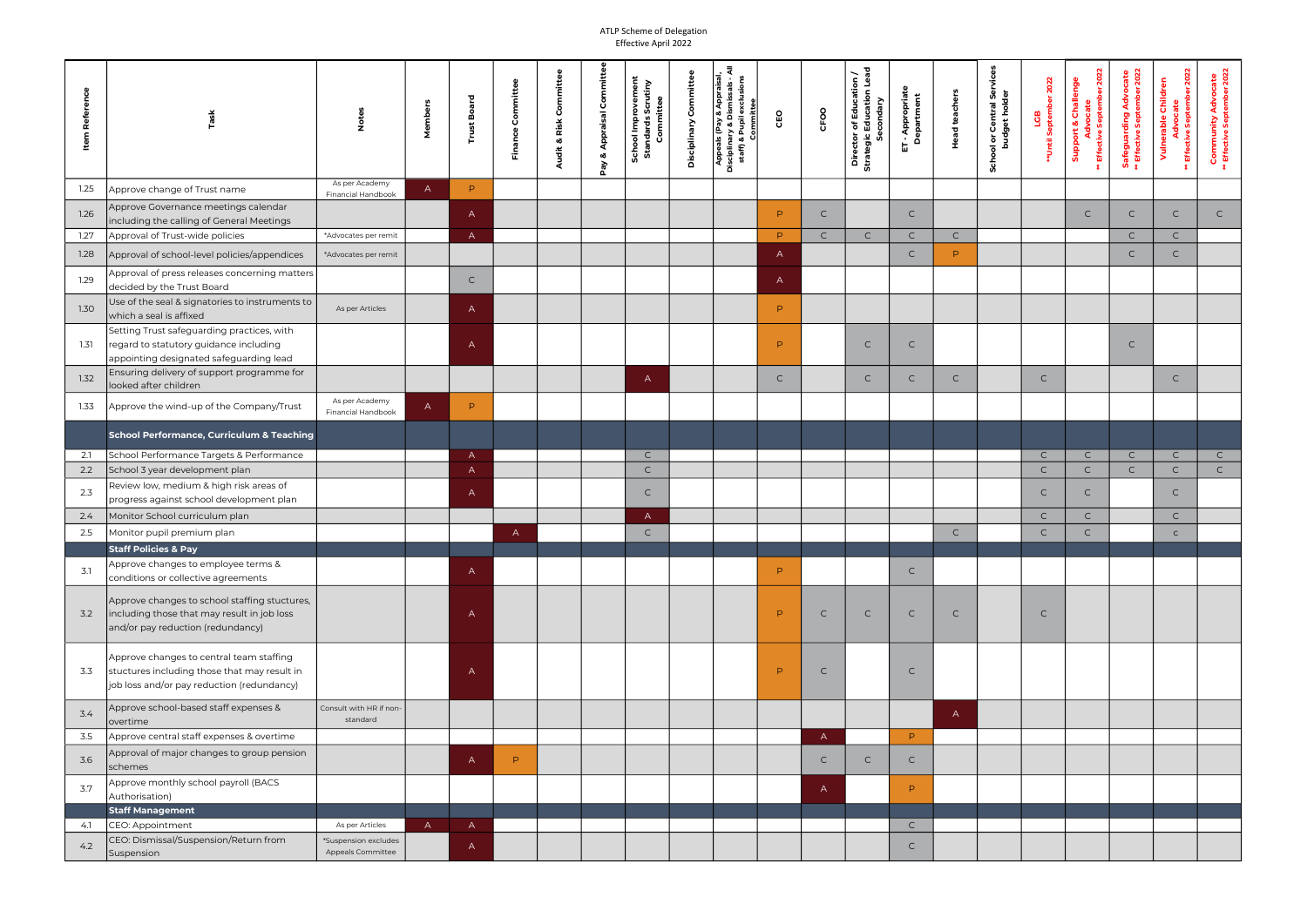|               |                                                                                                                                                          |                 |              |              |                      |                                     |                            |                                                              |                          | ৱ                                                                                                                                            |              |              |                                                                                   |                                           |                      |                                                                      |                              |                                                                        |                                                            |                                                                       |                                                                |
|---------------|----------------------------------------------------------------------------------------------------------------------------------------------------------|-----------------|--------------|--------------|----------------------|-------------------------------------|----------------------------|--------------------------------------------------------------|--------------------------|----------------------------------------------------------------------------------------------------------------------------------------------|--------------|--------------|-----------------------------------------------------------------------------------|-------------------------------------------|----------------------|----------------------------------------------------------------------|------------------------------|------------------------------------------------------------------------|------------------------------------------------------------|-----------------------------------------------------------------------|----------------------------------------------------------------|
| Item Referenc | Task                                                                                                                                                     |                 | Membe        | န္ထ          | Committee<br>Finance | Committee<br>& Risk<br><b>Audit</b> | <b>Appraisal Con</b><br>න් | <b>School Improvement</b><br>Standards Scrutiny<br>Committee | Committe<br>Disciplinary | y & Appraisal,<br>Dismissals - A<br>nary & Dismissals - A<br>& Pupil exclusions<br>Committee<br>Appeals (Pay<br>Disciplinary & D<br>staff) & | CEO          | CFOO         | Director of Education /<br>Strategic Education Leae<br>Education<br>condary<br>ပိ | <b>T</b> - Appropriato<br>Department<br>品 | <b>Head teachers</b> | မ္တီ<br>or Central Sei<br>pudget holder<br>$\overline{\sigma}$<br>ੁਰ | 2022<br>LGB<br>**Until Septe | September 2022<br><b>Support &amp; Challenge</b><br>cate<br>Effective: | <b>Safeguarding Advocate<br/>* Effective September 202</b> | <b>Jvocate<br/>September 2022</b><br>Vulnerable Children<br>Effective | Advocate<br>otember 2022<br>Community<br>* Effective Sept<br>类 |
| 4.3           | CEO: Performance Review                                                                                                                                  |                 |              | $\mathsf{A}$ |                      |                                     | P.                         |                                                              |                          |                                                                                                                                              |              |              |                                                                                   |                                           |                      |                                                                      |                              |                                                                        |                                                            |                                                                       |                                                                |
| 4.4           | CEO: Appeal against dismissal                                                                                                                            |                 |              |              |                      |                                     |                            |                                                              |                          | $\mathsf{A}$                                                                                                                                 |              |              |                                                                                   | $\mathsf{C}$                              |                      |                                                                      |                              |                                                                        |                                                            |                                                                       |                                                                |
| 4.5           | CFOO: Appointment                                                                                                                                        |                 |              | $\mathsf{A}$ |                      |                                     |                            |                                                              |                          |                                                                                                                                              | P.           |              |                                                                                   | $\mathsf{C}$                              |                      |                                                                      |                              |                                                                        |                                                            |                                                                       |                                                                |
| 4.6           | CFOO: Dismissal/Suspension/Return from<br>Suspension                                                                                                     |                 |              | $\mathsf{A}$ |                      |                                     |                            |                                                              |                          |                                                                                                                                              | P.           |              |                                                                                   | $\mathsf{C}$                              |                      |                                                                      |                              |                                                                        |                                                            |                                                                       |                                                                |
| 4.7           | CFOO: Performance Review                                                                                                                                 |                 |              |              |                      |                                     | $\mathsf{A}$               |                                                              |                          |                                                                                                                                              | P.           |              |                                                                                   |                                           |                      |                                                                      |                              |                                                                        |                                                            |                                                                       |                                                                |
| 4.8           | CFOO: Appeal against dismissal                                                                                                                           |                 |              |              |                      |                                     |                            |                                                              |                          | $\overline{A}$                                                                                                                               | $\mathsf C$  |              |                                                                                   | $\mathsf{C}$                              |                      |                                                                      |                              |                                                                        |                                                            |                                                                       |                                                                |
| 4.9           | Dir HR, Dir O&E, Dir Ed & Wider ET:<br>Appointment                                                                                                       |                 |              | C.           |                      |                                     |                            |                                                              |                          |                                                                                                                                              | $\mathsf{A}$ | $\mathsf{C}$ |                                                                                   |                                           |                      |                                                                      |                              |                                                                        |                                                            |                                                                       |                                                                |
| 4.10          | Dir HR, Dir O&E, Dir Ed & Wider ET: Dismissal                                                                                                            |                 |              | $\mathsf{A}$ |                      |                                     |                            |                                                              | P.                       |                                                                                                                                              | $\mathsf{C}$ | $\mathsf{C}$ |                                                                                   |                                           |                      |                                                                      |                              |                                                                        |                                                            |                                                                       |                                                                |
| 4.11          | Dir HR, Dir O&E, Dir Ed & Wider ET:<br>Performance Review                                                                                                |                 |              |              |                      |                                     | $\mathsf{A}$               |                                                              |                          |                                                                                                                                              | P.           | $\mathsf{C}$ |                                                                                   |                                           |                      |                                                                      |                              |                                                                        |                                                            |                                                                       |                                                                |
| 4.12          | Dir HR, Dir O&E, Dir Ed & Wider ET: Suspension                                                                                                           |                 |              |              |                      |                                     |                            |                                                              |                          |                                                                                                                                              | $\mathsf{A}$ |              |                                                                                   | $\mathsf{C}$                              |                      |                                                                      |                              |                                                                        |                                                            |                                                                       |                                                                |
| 4.13          | Dir HR, Dir O&E, Dir Ed & Wider ET: Return                                                                                                               |                 |              | $\mathsf{A}$ |                      |                                     |                            |                                                              | $\mathsf{C}$             |                                                                                                                                              | P.           |              |                                                                                   | $\mathsf{C}$                              |                      |                                                                      |                              |                                                                        |                                                            |                                                                       |                                                                |
|               | from Suspension                                                                                                                                          |                 |              |              |                      |                                     |                            |                                                              |                          |                                                                                                                                              |              |              |                                                                                   |                                           |                      |                                                                      |                              |                                                                        |                                                            |                                                                       |                                                                |
| 4.14          | Dir HR, Dir O&E, Dir Ed & Wider ET: Appeal<br>against dismissal                                                                                          |                 |              |              |                      |                                     |                            |                                                              |                          | $\mathsf{A}$                                                                                                                                 |              |              |                                                                                   | $\mathsf{C}$                              |                      |                                                                      |                              |                                                                        |                                                            |                                                                       |                                                                |
| 4.15          | Headteacher: Appointment/Dismissal/<br>Suspension                                                                                                        |                 |              |              |                      |                                     |                            |                                                              |                          |                                                                                                                                              | $\mathsf{A}$ |              | P.                                                                                | $\mathsf{C}$                              |                      |                                                                      | $\mathsf{C}$                 |                                                                        |                                                            |                                                                       |                                                                |
| 4.16          | Headteacher: Appointment of Headteacher<br>for newly converted schools that had<br>immediately prior to conversion been a<br>Voluntary Controlled school | As per Articles | $\mathsf{A}$ | $\mathsf{A}$ |                      |                                     |                            |                                                              |                          |                                                                                                                                              | P            |              |                                                                                   | $\mathsf{C}$                              |                      |                                                                      |                              |                                                                        |                                                            |                                                                       |                                                                |
| 4.17          | Headteacher: Suspension                                                                                                                                  |                 |              |              |                      |                                     |                            |                                                              |                          |                                                                                                                                              | $\mathsf{A}$ |              | P                                                                                 | $\mathsf{C}$                              |                      |                                                                      |                              |                                                                        |                                                            |                                                                       |                                                                |
| 4.18          | Headteacher: Return from Suspension                                                                                                                      |                 |              | $\mathsf{A}$ |                      |                                     |                            |                                                              |                          |                                                                                                                                              | P            |              |                                                                                   | $\mathsf{C}$                              |                      |                                                                      |                              |                                                                        |                                                            |                                                                       |                                                                |
| 4.19          | Headteacher: Performance Review                                                                                                                          |                 |              |              |                      |                                     | $\mathsf{A}$               |                                                              |                          |                                                                                                                                              |              |              | D.                                                                                |                                           | $\mathsf{C}$         |                                                                      | $\mathsf{C}$                 | $\mathsf{C}$                                                           |                                                            |                                                                       |                                                                |
| 4.20          | Headteacher: Appeal against dismissal                                                                                                                    |                 |              |              |                      |                                     |                            |                                                              |                          | $\overline{A}$                                                                                                                               | $\mathsf{C}$ |              | $\mathsf{C}$                                                                      | $\mathsf{C}$                              |                      |                                                                      |                              |                                                                        |                                                            |                                                                       |                                                                |
| 4.21          | Central Services Team:<br>Appointment/Suspension                                                                                                         |                 |              |              |                      |                                     |                            |                                                              |                          |                                                                                                                                              | $\mathsf{A}$ | P.           |                                                                                   | $\mathsf{C}$                              |                      |                                                                      |                              |                                                                        |                                                            |                                                                       |                                                                |
| 4.22          | Central Services team: Dismissal                                                                                                                         |                 |              |              |                      |                                     |                            |                                                              | $\overline{A}$           |                                                                                                                                              | P.           | $\mathsf{C}$ |                                                                                   | $\mathsf{C}$                              |                      |                                                                      |                              |                                                                        |                                                            |                                                                       |                                                                |
| 4.23          | Central Services Team: Return from<br>Suspension                                                                                                         |                 |              | A            |                      |                                     |                            |                                                              |                          |                                                                                                                                              | P.           |              |                                                                                   | $\mathsf{C}$                              |                      |                                                                      |                              |                                                                        |                                                            |                                                                       |                                                                |
| 4.24          | Central Services Team: Performance Review                                                                                                                |                 |              |              |                      |                                     | $\mathsf{A}$               |                                                              |                          |                                                                                                                                              |              | P.           |                                                                                   | $\mathsf{C}$                              |                      |                                                                      |                              |                                                                        |                                                            |                                                                       |                                                                |
| 4.25          | Central Services Team: Appeal against<br>dismissal                                                                                                       |                 |              |              |                      |                                     |                            |                                                              |                          | $\mathsf{A}$                                                                                                                                 |              |              |                                                                                   | $\mathsf{C}$                              |                      |                                                                      |                              |                                                                        |                                                            |                                                                       |                                                                |
| 4.26          | School staff below HT level: Appointment                                                                                                                 |                 |              |              |                      |                                     |                            |                                                              |                          |                                                                                                                                              | $\mathsf{C}$ |              | $\mathsf{C}$                                                                      | $\mathsf{C}$                              | $\mathsf{A}$         |                                                                      | $\mathsf{C}$                 | $\mathsf{C}$                                                           |                                                            |                                                                       |                                                                |
| 4.27          | School staff below HT level: Suspension &<br>Return from suspension                                                                                      |                 |              |              |                      |                                     |                            |                                                              |                          |                                                                                                                                              | $\mathsf{A}$ |              | $\mathsf{C}$                                                                      | $\mathsf{C}$                              | P.                   |                                                                      |                              |                                                                        |                                                            |                                                                       |                                                                |
| 4.28          | School staff below HT level: Dismissal                                                                                                                   |                 |              |              |                      |                                     |                            |                                                              | $\mathsf{A}$             |                                                                                                                                              |              |              | P.                                                                                |                                           | $\mathsf{C}$         |                                                                      |                              |                                                                        |                                                            |                                                                       |                                                                |
| 4.29          | School staff below HT level: Appeal against                                                                                                              |                 |              |              |                      |                                     |                            |                                                              |                          | $\mathsf{A}$                                                                                                                                 |              |              | $\mathsf{C}$                                                                      |                                           |                      |                                                                      |                              |                                                                        |                                                            |                                                                       |                                                                |
|               | dismissal                                                                                                                                                |                 |              |              |                      |                                     |                            |                                                              |                          |                                                                                                                                              |              |              |                                                                                   |                                           |                      |                                                                      |                              |                                                                        |                                                            |                                                                       |                                                                |
|               | <b>Financial Governance &amp; Management</b>                                                                                                             |                 |              |              |                      |                                     |                            |                                                              |                          |                                                                                                                                              |              |              |                                                                                   |                                           |                      |                                                                      |                              |                                                                        |                                                            |                                                                       |                                                                |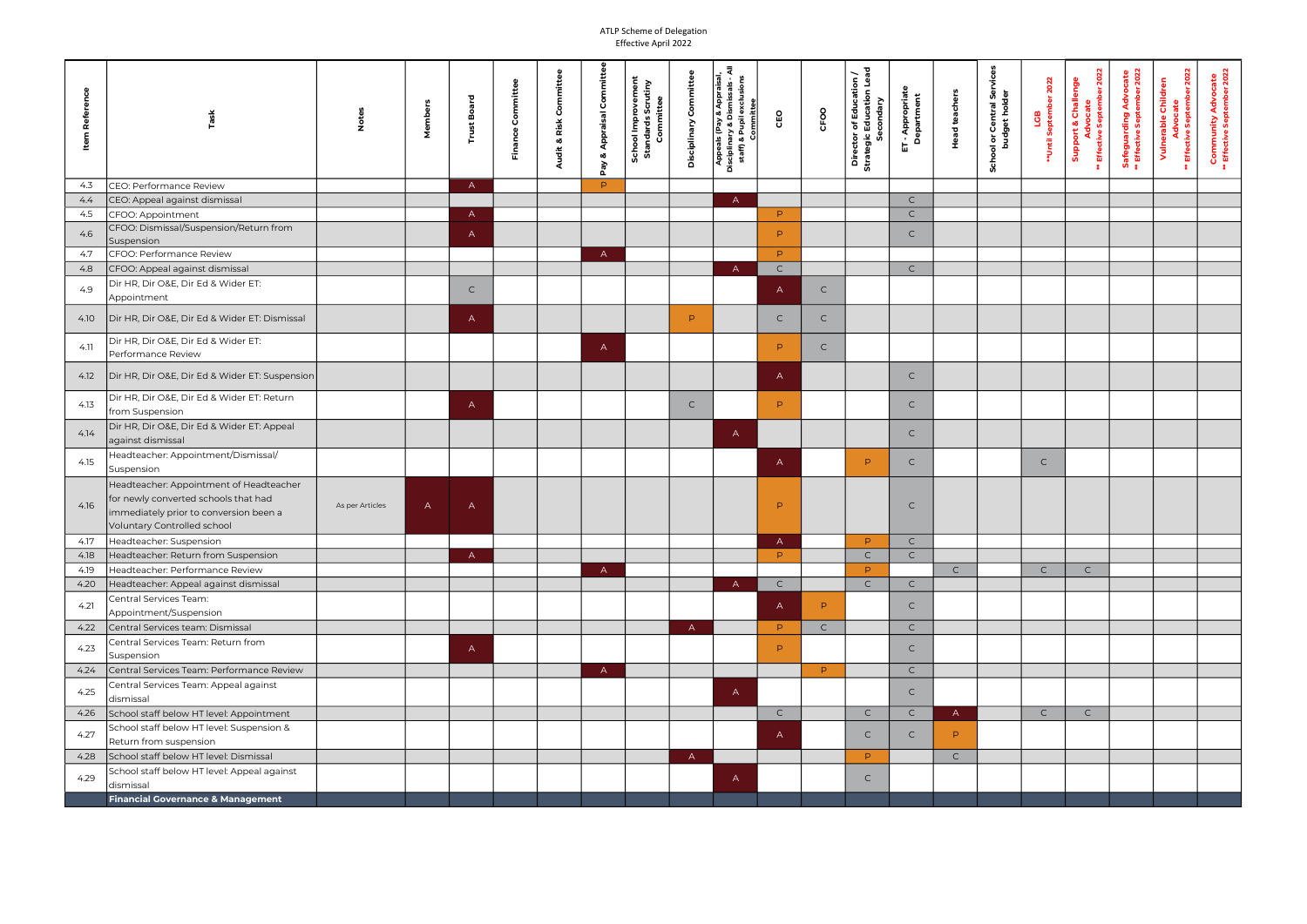| <b>Item Reference</b> |                                                                                                                                                                               | $\frac{5}{2}$                                                                                                                                                     | Membe        | å<br>Ě         | Committee<br>Finance | Audit & Risk Committee | Committ<br>Appraisal<br>œ | School Improvement<br>Standards Scrutiny<br>Committee | mittee<br>င်<br>၁<br>Disciplinary | . ই<br>Appeals (Pay<br>  Disciplinary & Dismissals - Al<br>  staff) & Pupil exclusions<br>  Committee | CEO          | CFOO               | Director of Education /<br>Strategic Education Lead<br>jic Education I<br>Secondary | T - Appropriate<br>Department<br>品 | <b>Head teachers</b> | မြိ<br>ol or Central Ser<br>budget holder<br>$\overline{z}$ | 2022<br>LGB<br>#Until Septeml | <b>ber 2022</b><br><b>Support &amp; Challenge</b><br>Advocate<br>Effective Septem | <b>Safeguarding Advocate</b><br>** Effective September 2022 | Advocate<br>ive September 2022<br>Vulnerable Children<br>Effective ! | <b>Community Advocate</b><br>** Effective September 2022 |
|-----------------------|-------------------------------------------------------------------------------------------------------------------------------------------------------------------------------|-------------------------------------------------------------------------------------------------------------------------------------------------------------------|--------------|----------------|----------------------|------------------------|---------------------------|-------------------------------------------------------|-----------------------------------|-------------------------------------------------------------------------------------------------------|--------------|--------------------|-------------------------------------------------------------------------------------|------------------------------------|----------------------|-------------------------------------------------------------|-------------------------------|-----------------------------------------------------------------------------------|-------------------------------------------------------------|----------------------------------------------------------------------|----------------------------------------------------------|
| 5.1                   | Approval of Trust & School Financial<br>Regulations implementation (incl. accounting<br>policies & practices, internal controls<br>framework and key organisational policies) |                                                                                                                                                                   |              | A              | P                    |                        | λg<br>Δ                   |                                                       |                                   |                                                                                                       | $\mathsf{C}$ | $\mathsf{C}$       |                                                                                     |                                    |                      |                                                             |                               |                                                                                   |                                                             |                                                                      |                                                          |
| 5.2                   | Approval of Trust 3 year budget plan                                                                                                                                          |                                                                                                                                                                   |              | $\mathsf{A}$   | P.                   |                        |                           |                                                       |                                   |                                                                                                       | $\mathsf{C}$ | $\mathsf{C}$       |                                                                                     | $\mathsf{C}$                       |                      |                                                             |                               |                                                                                   |                                                             |                                                                      |                                                          |
| 5.3                   | Approval of central services 3 year budget<br> plan                                                                                                                           |                                                                                                                                                                   |              | $\mathsf{A}$   | P.                   |                        |                           |                                                       |                                   |                                                                                                       | $\mathsf{C}$ | $\mathsf{C}$       |                                                                                     | $\mathsf{C}$                       |                      |                                                             |                               |                                                                                   |                                                             |                                                                      |                                                          |
| 5.4                   | Approval of school 3 year budget plan &<br>monitoring of budget (incl. School deficit<br>budgets)                                                                             |                                                                                                                                                                   |              | $\overline{A}$ | P                    |                        |                           |                                                       |                                   |                                                                                                       | $\mathsf{C}$ | $\mathsf{C}$       |                                                                                     |                                    | $\subset$            |                                                             | $\subset$                     |                                                                                   |                                                             |                                                                      |                                                          |
| 5.5                   | Approval of annual report & accounts, with<br>regard to accounts consolidation exercises                                                                                      | embers to receive the<br>audited annual report &                                                                                                                  | $\mathsf{C}$ | $\mathsf{A}$   |                      | P.                     |                           |                                                       |                                   |                                                                                                       | $\mathsf{C}$ | $\mathsf{C}$       |                                                                                     |                                    |                      |                                                             |                               |                                                                                   |                                                             |                                                                      |                                                          |
| 5.6                   | Approval of Trust response to Auditor's<br>management letter                                                                                                                  |                                                                                                                                                                   |              | $\mathsf{A}$   |                      | P                      |                           |                                                       |                                   |                                                                                                       | $\mathsf{C}$ | $\mathsf{C}$       |                                                                                     |                                    |                      |                                                             |                               |                                                                                   |                                                             |                                                                      |                                                          |
| 5.7                   | Approval and monitoring of Financial<br>efficiency                                                                                                                            |                                                                                                                                                                   |              |                | $\mathsf{A}$         |                        |                           |                                                       |                                   |                                                                                                       | $\mathsf{C}$ | $\mathsf{C}$       |                                                                                     |                                    |                      |                                                             |                               |                                                                                   |                                                             |                                                                      |                                                          |
| 5.8                   | Submission of schools accounts return to<br>ESFA accompanied by a statement of<br>regularity, propriety & compliance                                                          |                                                                                                                                                                   |              |                | $\mathsf{C}$         |                        |                           |                                                       |                                   |                                                                                                       | $\mathsf{A}$ | P.                 |                                                                                     |                                    |                      |                                                             |                               |                                                                                   |                                                             |                                                                      |                                                          |
|                       | <b>Financial Authorisations</b>                                                                                                                                               |                                                                                                                                                                   |              |                |                      |                        |                           |                                                       |                                   |                                                                                                       |              |                    |                                                                                     |                                    |                      |                                                             |                               |                                                                                   |                                                             |                                                                      |                                                          |
| 6.1                   | Purchase of goods & services below £60,000                                                                                                                                    | See finance policy                                                                                                                                                |              |                |                      |                        |                           |                                                       |                                   |                                                                                                       |              | See finance policy |                                                                                     |                                    |                      |                                                             |                               |                                                                                   |                                                             |                                                                      |                                                          |
| 6.2                   | Purchase of contracts below £60,000                                                                                                                                           | See finance policy                                                                                                                                                |              |                |                      |                        |                           |                                                       |                                   |                                                                                                       |              |                    |                                                                                     |                                    |                      |                                                             |                               |                                                                                   |                                                             |                                                                      |                                                          |
| 6.3                   | Approving purchases of goods, services &<br>contracts over £60,000                                                                                                            | See finance policy                                                                                                                                                |              | $\mathsf{A}$   |                      |                        |                           |                                                       |                                   |                                                                                                       | $\mathsf{C}$ | $\mathsf{C}$       |                                                                                     |                                    |                      |                                                             |                               |                                                                                   |                                                             |                                                                      |                                                          |
| 6.4                   | Approving formal tenders over £100,000                                                                                                                                        | See finance policy                                                                                                                                                |              | $\mathsf{A}$   | P.                   |                        |                           |                                                       |                                   |                                                                                                       | $\mathsf{C}$ | $\mathsf{C}$       |                                                                                     |                                    |                      |                                                             |                               |                                                                                   |                                                             |                                                                      |                                                          |
| 6.5                   | Collective purchase of goods or services over:<br>goods - £213,477<br>works - £5,336,937<br>most services - £213,477<br>Using UK Find a Tender service                        | Per Public Contracts<br>Directive [2014] and<br><b>Public Contract</b><br>Regulations [2015]<br>[PCR]. Thresholds will<br>be subject to review in<br>January 2024 |              | $\mathsf{A}$   | $\mathsf{P}$         |                        |                           |                                                       |                                   |                                                                                                       | $\mathsf{C}$ | $\mathsf{C}$       |                                                                                     |                                    |                      |                                                             |                               |                                                                                   |                                                             |                                                                      |                                                          |
| 6.6                   | Approving severance and compensation<br>payments up to £50,000, and obtaining ESFA<br>approval for compensation payments over<br>£50,000                                      | See finance policy                                                                                                                                                |              | $\mathsf{A}$   |                      |                        |                           |                                                       |                                   |                                                                                                       | P.           |                    |                                                                                     | $\mathsf{C}$                       |                      |                                                             |                               |                                                                                   |                                                             |                                                                      |                                                          |
| 6.7                   | Approving ex-gratia payments. ESFA<br>Agreement required                                                                                                                      | See finance policy                                                                                                                                                |              | $\mathsf{A}$   |                      |                        |                           |                                                       |                                   |                                                                                                       | P.           |                    |                                                                                     | $\mathsf{C}$                       |                      |                                                             |                               |                                                                                   |                                                             |                                                                      |                                                          |
| 6.8                   | Approving novel, contentious & repercussive<br>transactions. ESFA agreement required                                                                                          | See finance policy                                                                                                                                                |              | $\mathsf{A}$   |                      |                        |                           |                                                       |                                   |                                                                                                       | P.           |                    |                                                                                     |                                    |                      |                                                             |                               |                                                                                   |                                                             |                                                                      |                                                          |
| 6.9                   | Approving property lettings over one year<br>and/or over £25,000.                                                                                                             | See finance policy                                                                                                                                                |              | A              |                      |                        |                           |                                                       |                                   |                                                                                                       | P.           | $\mathsf{C}$       |                                                                                     |                                    |                      |                                                             |                               |                                                                                   |                                                             |                                                                      |                                                          |
| 6.10                  | Authorising the disposal of assets between<br>£500 and £5000 - Finance manager to be<br>advised                                                                               | See finance policy                                                                                                                                                |              |                |                      |                        |                           |                                                       |                                   |                                                                                                       |              |                    |                                                                                     | A/C                                | $\mathsf{A}$         |                                                             |                               |                                                                                   |                                                             |                                                                      |                                                          |